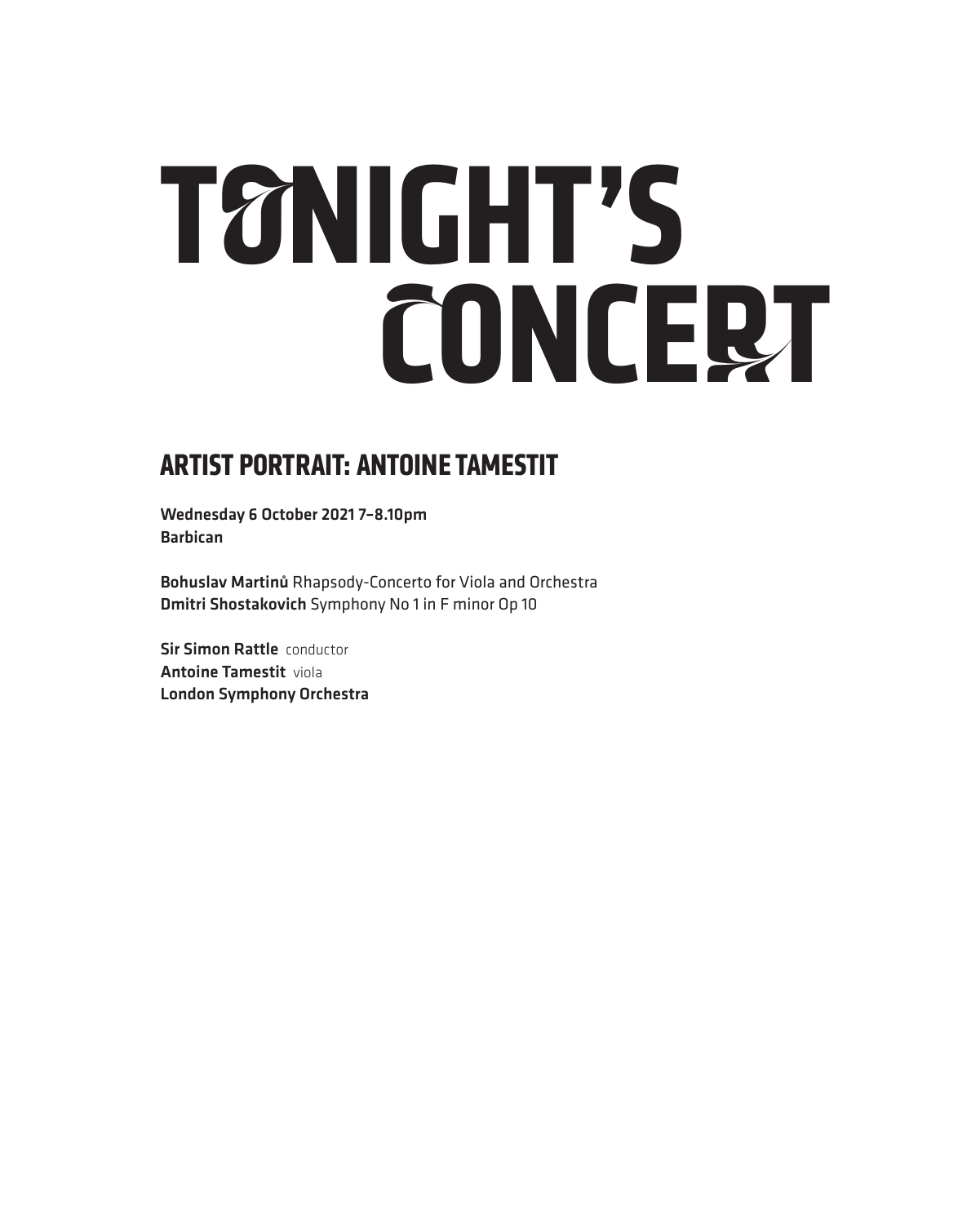This publication was produced to ISO 14001-2004 Environmental Management Standards and 95% of the waste created during the process is recycled. The material used includes vegetable oil inks, elemental chlorine-free pulp and fibre from certified forests and other controlled sources.

## Kathryn McDowell CBE DL LSO Managing Director

Warm welcome to this evening's LSO<br>
Concert conducted by Music Director<br>
Sir Simon Rattle. concert conducted by Music Director Sir Simon Rattle.

Editorial Photography

Ranald Mackechnie, Oliver Helbig, Julien Mignot,

Tully Potter / Bridgeman Images Print John Good 024 7692 0059 Advertising Cabbells Ltd 020 3603 7937

Details in this publication were correct at time of going to press.

# Welcome



We look forward to working together throughout October, with a further two concerts at the Barbican later this month – featuring the Walton Viola Concerto on Thursday 28, and an unmissable work by Jörg Widmann, written for Antoine in 2015 and which receives its first London performance here on Sunday 31.

There is also a complementary chamber music series at LSO St Luke's from 8 to 29 October, in partnership with BBC Radio 3. Tomorrow the Orchestra, Sir Simon Rattle and Antoine Tamestit perform at the Bath Forum, as part of a new LSO intiative with the Bristol Music Trust.

by Czech composer Bohuslav Martinů, a piece Our Artist Portrait series continues at Antoine Tamestit opens his much-anticipated LSO Artist Portrait series with a performance of the beautiful Rhapsody-Concerto for Viola and Orchestra still rarely heard in the UK, which showcases the many colours and capabilities of the viola.

Dmitri Shostakovich's First Symphony concludes this evening's programme, a dazzling piece which he wrote during his teenage years. At its premiere in 1926 it revealed a new musical voice, and almost 100 years later continues to reveal something of this great Russian composer's early musical style.

I hope you enjoy tonight's concert, and that you will be able to join us as the 2021/22 season continues. On Sunday, Daniel Harding and Nicola Benedetti join us on stage. LSO St Luke's with a lunchtime concert this Friday, and at the Barbican on 28 October.

## **Contents**

It is a pleasure to be joined tonight by Antoine Tamestit, a favourite with the LSO since his first appearance in 2012, and with whom we have since enjoyed several successful collaborations in London and abroad.

#### **ABOUT THE MUSIC AND COMPOSERS**

- 4 Rhapsody-Concerto for Viola and Orchestra
- 5 Bohuslav Martinů
- 6 Symphony No 1 in F minor Op 10
- 8 Dmitri Shostakovich

#### **ABOUT THE ARTISTS**

- 10 Sir Simon Rattle
- 11 Antoine Tamestit
- 12 The Orchestra

*Please switch off all phones. Photography and audio/video recording are not permitted during the performance.*

# LSO Artist Portrait: Coming Up

Thursday 28 October 7pm Barbican

#### **WALTON & BRAHMS**

Walton Viola Concerto

*Interval*

Brahms Symphony No 4

Robin Ticciati conductor Antoine Tamestit viola

Sunday 31 October 7pm

Barbican

## **WIDMANN & DVOŘÁK**

Jörg Widmann Viola Concerto

*Interval*

**Welcome** 

Dvořák In der Natur Dvořák The Golden Spinning Wheel

Daniel Harding conductor Antoine Tamestit viola



lso.co.uk/tamestit

#### **AT LSO ST LUKE'S**

Friday 8, 15 & 29 October 1pm Friday 15 October 6pm Jerwood Hall, LSO St Luke's

### **ANTOINE TAMESTIT & FRIENDS**

**MIX** Paper from<br>ponsible sources FSC<sup>®</sup> C115465

√-r **FSC** www.fsc.org

In tandem with his LSO Artist Portrait, a complementary chamber music series with Colin Currie, Jörg Widmann and the Arod Quartet.

lso.co.uk/bbcradio3

Contents / 3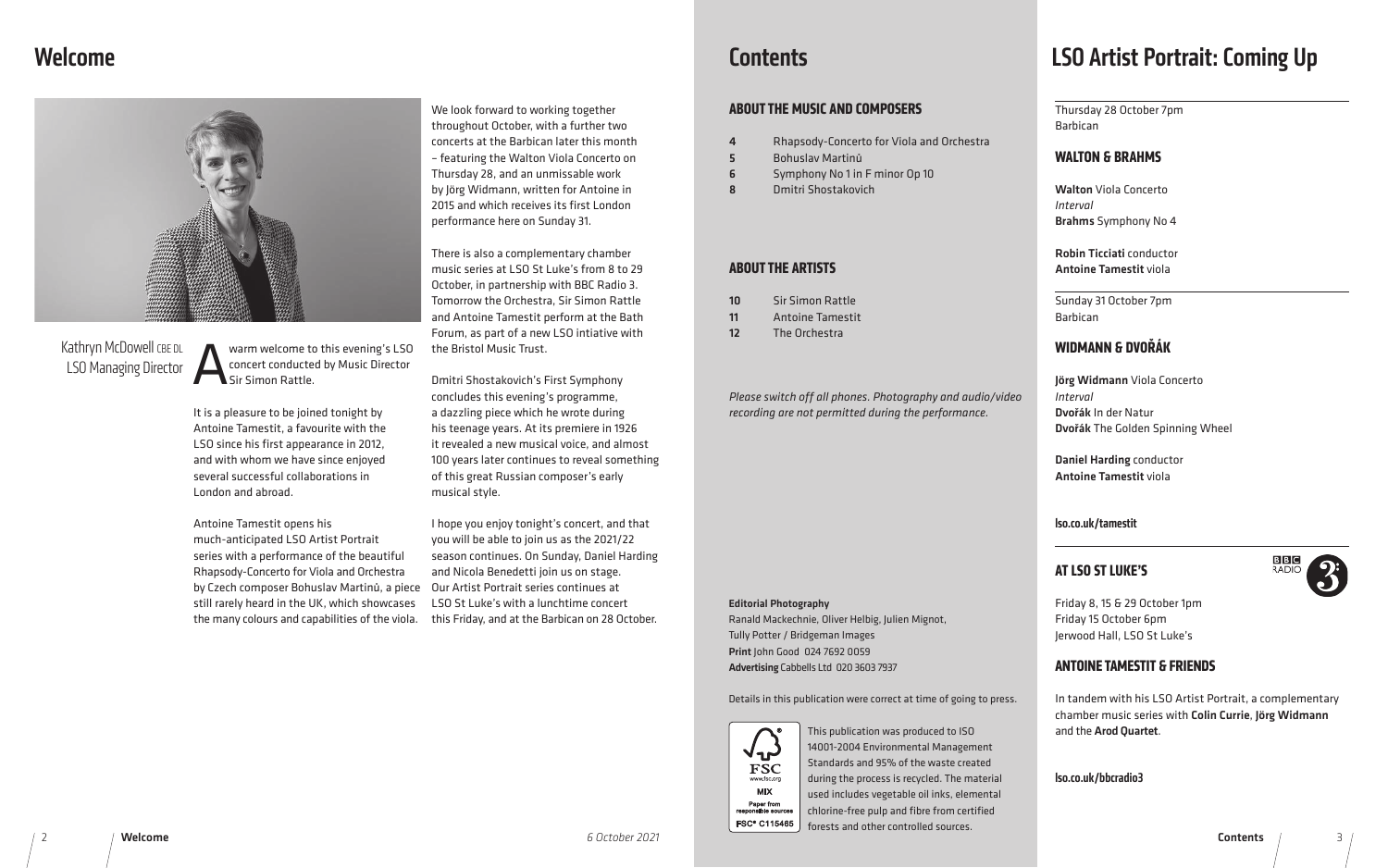

#### **IN BRIEF**

Born 1890, Polička, Bohemia (now Czech Republic)

Died 1959, Liestal, Switzerland

Musical training Prague Conservatory, private study in Paris with Albert Roussel

Famous pupils Vitězslava Kaprálová, Jan Novák, Alan Hovhaness, Burt Bacharach

Best known for Operas including *Julietta*  and *Comedy on the Bridge*; Double Concerto for Two String Orchestras, Piano and Timpani; six symphonies

Composer profile by Andrew Mellor *6 October 2021*

The viola enters on a theme that compresses the main interval already discussed by the orchestra – a 'fourth' – into Martinů's preferred 'minor third' (think the first two notes of *Hey Jude*). Even when the development of these ideas gains pace, the mood of the piece remains predominantly calm despite moments of passing agitation and the soloist's toiling through geometric patterns (the old Martinů peering out). Otherwise, the solo viola writing seems born of those fleeting solos given to the instrument in other works.

ohuslav Martinů's early-life story is one of the most repeated in music history.  $^\prime$  He was born in a church tower in the Bohemian town of Polička, and lived there for the early part of his life (his father was employed as the town lookout).

The second movement is divided in two by a cadenza – a technically challenging monologue from the soloist. It opens with a quizzical flute solo that prompts general orchestral searching before the soloist weaves emphatic and elaborate patterns derived from music already heard.

Before the cadenza, the viola presents a laconic, folksy melody that could have come straight from composer Antonín Dvořák's pen, but is spiked by one of Martinů's hallmark cadences (a succession of two chords that marks the end of a phrase or section). After the cadenza, soloist and orchestra embark on a chase-down, egged on by a snare drum. The Dvořák-style melody returns for a final word, the snare drum now confined to the sidelines.

iving in Paris in the 1920s, Bohuslav<br>Martinů encountered Jascha Veissi,<br>a versatile and talented string player<br>born in Ukraine. Three decades later, both iving in Paris in the 1920s, Bohuslav Martinů encountered Jascha Veissi, a versatile and talented string player men found themselves living in the US. Veissi had been leader of the Cleveland Orchestra, but switched from violin to viola and was later appointed Principal Viola of the San Francisco Symphony (he also played in the well-known Kolisch Quartet).

# Bohuslav Martinů In Profile 1890 (Bohemia) to 1959 (Switzerland)

Can that tell us anything about Martinů's music? To some extent. The Czech composer described the spacious views from the tower as 'one of the strongest impressions from my childhood' and long sought to replicate them in his works.

The story of Martinů's childhood might also help explain his joyously left-field approach to musical style. Once you get to know Martinů's distinctive, cadence-ridden music, you can easily identify it after a few seconds.

Perhaps the view from the tower also helps contextualise Martinů's personal rootlessness. The locals in Polička raised funds to get the young musician educated. He was expelled from the Prague Conservatory, joined the violins of the Czech Philharmonic but in 1923 left for Paris. He fled Europe in 1941 and spent twelve years in the US before settling in Switzerland in 1953.

Martinů's 400-plus works include six symphonies, operas of just about every stripe (grand, comic, fantastical, tragic, neo-Baroque, even opera tailored for television and radio) and numerous concertos. His early works combine the restless bustle of the Baroque with 20th-century harmonies, but he eventually turned towards a more free-form 'fantasy' style characterised by longer lines and luscious orchestrations. Even so, the grinning gameplay and tick-like cadences never quite went away.

Martinů always relished the sound of the viola. The composer's biographer Michael Crump has cited instances of Martinů introducing prominent viola solos in concertos for other instruments, as well as in operas and cantatas. Sometimes, Crump has observed, those solos draw a distinct form of expression from the instrument's upper register.

In 1951, a decade after Martinů had crossed the Atlantic (but just two years before he returned to Europe for good), Veissi commissioned the composer to write a concerto for viola and orchestra. Martinů wrote the piece quickly, starting on 15 March 1952 and finishing two months and two days later. Veissi gave the first performance on 19 February 1953, back with the Cleveland Orchestra, conducted by George Szell.

Martinů, apparently, was particularly taken not only with the sound of Veissi's viola playing, but with his instrument. '[Veissi] has a rare instrument by Gasparo da Salò … which sounds like a human voice', recalled the composer. 'This is inspiring in itself and was the reason for calling the piece a rhapsody, which actually means a song.'

There were other reasons for the work's unusual title. In the last decade of his life, Martinů was moving away from his earlier tendency to reinvent rigid forms from the Baroque era, a development that he described as a shift 'away from geometry and towards fantasy.' This greater sense of freedom only heightened Martinů's existing fondness for about-turns, sudden shifts in mood and harmony, and repeating cadences that can appear as calming as they do frantic.

Meanwhile, Martinů's handling of the orchestra grew more lustrous and vivid. That much is clear from the Rhapsody-Concerto's expressive and expansive orchestral introduction, powered by the sort of rich lyricism that the composer had started to explore in the 1940s. What follows is a concerto of similar lyrical breadth, a mostly slow dance between soloist and orchestra in which each successfully lures the other into new states of being.

- 1 Moderato
- 2 Molto adagio Poco allegro – Andante molto tranquillo

 $\overrightarrow{p}$  1952

22 minutes

Programme note by Andrew Mellor

# Bohuslav Martinů Rhapsody-Concerto for Viola and Orchestra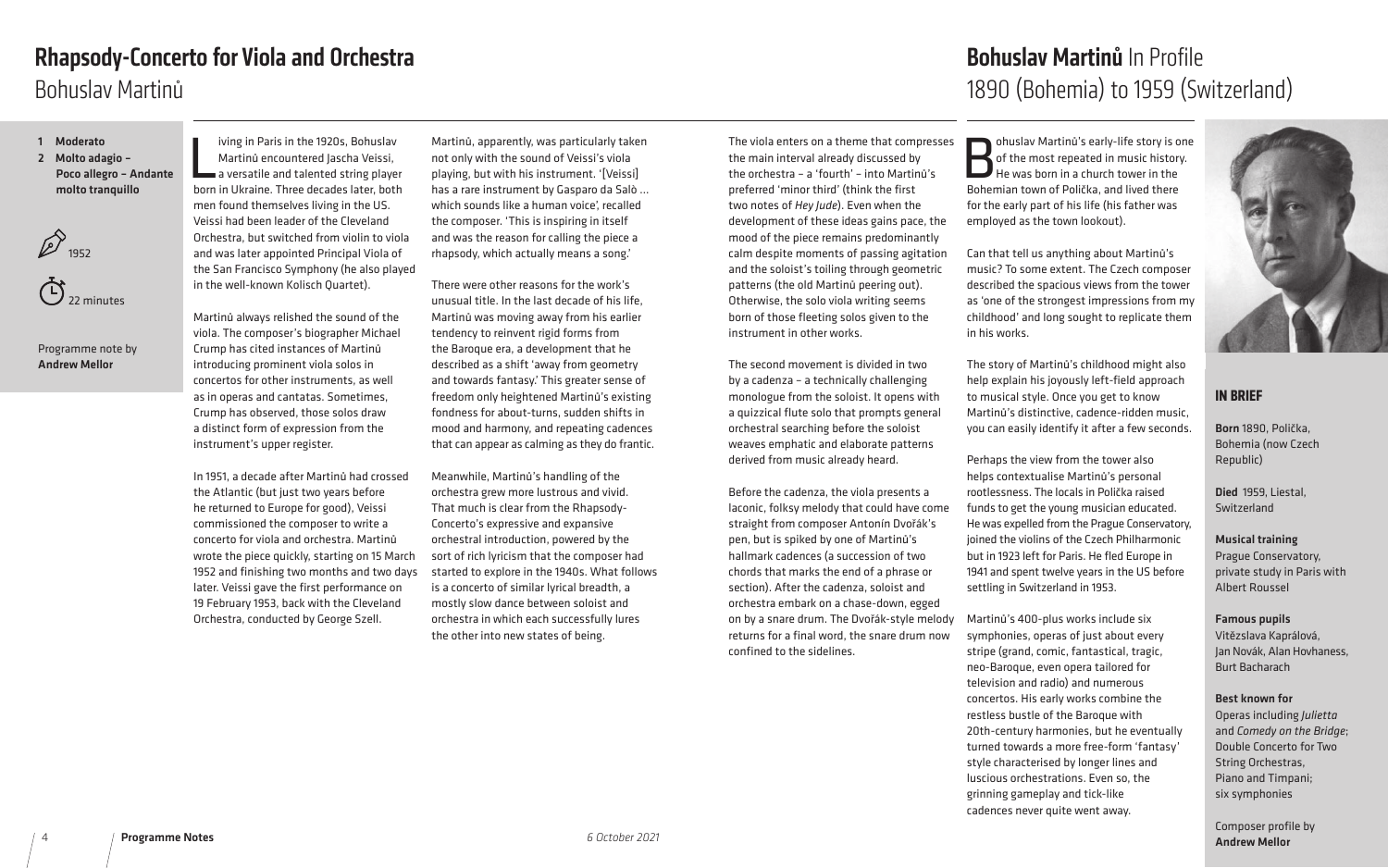up by conductors such as Arturo Toscanini, Leopold Stokowski and Otto Klemperer. The work was always a favourite of the composer himself, and quotations from it appear in both his autobiographical Eighth String Quartet and in his last symphony, the Fifteenth.

Shostakovich's First Symphony has the least pretentious of openings. Its wry search for a key and a theme reveals the composer's life-long tendency towards concentration in the sparse use of instruments, treating the orchestra as an ensemble of soloists. This is music in which every note counts, every sound stands out clearly and meaningfully. References to march and waltz styles, tinged at times even a sense of nervous panic. with irony, show the young composer's absorption of common, popular material to his own expressive ends. The second movement, which was immediately encored at the Symphony's premiere, adds a piano (Shostakovich's own instrument) to the orchestra; it plays a quirky individual role in the spiky humour of the movement.

The music so far has been made up of relatively short-winded phrases. In the third movement there is a real breadth of thought, a superb control of phrasing and tempo (speed) which creates a sense of both

When Dmitri Shostakovich's<br>First Symphony appeared is<br>a revelation of a new musical voice and First Symphony appeared in 1926 it was welcomed as both a revelation of a new musical voice and as the first outstanding musical work to be composed in Russia since the Revolution, an artistic justification of the Brave New World being created in the USSR. This double view – musical and political – was to be applied to Shostakovich's music for the rest of his life, often with disastrous personal consequences for the composer, although that was not something that could be foreseen in the early 1920s.

space and depth. This is the movement that most clearly foreshadows some of the epic statements of Shostakovich's later work, when his view of the world, and consequently his musical language, had become far more complex.

The finale balances the high spirits of the first two movements with the depth of the third in a virtuoso combination of contrasts. Here is a voice that would change in emphasis and style over the next halfcentury, but would always be recognisable. As one would expect from a youthful first symphony it is inventive and exuberant, but the music is often coloured with anxiety, and

Shostakovich was born in the year after the Revolution of 1905 (which he commemorated in his Eleventh Symphony), and he was just eleven years old when the Bolsheviks took power in 1917. He grew up during a period of massive social upheaval, civil war and extreme hardship. He was a naturally iconoclastic young man. Music, much of it wild and disorganised, poured out of him with amazing facility. In the First Symphony, though, he was able to write something utterly personal and at the same time win the approval (or at least the grudging respect) of his elders by organising his ideas into a large span which is truly symphonic. Whatever definition we give the

word 'symphony', the title still gives rise to expectations of continuity of thought over several movements, a contrast of ideas and moods, themes that can be developed and renewed, and a variety of incidents, all contained within a single, organic process. Plenty of young composers have the ideas, but only a select few have the ability to build them into such a large-scale structure.

The First Symphony was conceived in 1923, when Shostakovich, not yet 17, was already being spoken of as the most outstanding talent in the Petrograd Conservatoire. Two orchestral scherzos, composed in 1919 and 1923, had shown his instinct for orchestral writing, and when in 1924 the Conservatoire set the composition of a symphony as a graduation test piece, Shostakovich was well prepared for the challenge. He completed his work in the first two months of 1925, while at the same time scraping together some sort of a living by bashing away at the piano in Leningrad cinemas, accompanying silent films.

The Symphony was first performed by Nikolai Malko and the Leningrad Philharmonic on 12 May 1926. A Berlin performance under Bruno Walter took place in May 1927, and the piece was soon taken

- 1 Allegretto Allegro non troppo
- 2 Allegro
- 3 Lento
- 4 Allegro molto Lento Allegro molto – Presto





#### Programme note by Andrew Huth

# Dmitri Shostakovich Symphony No 1 in F minor Op 10

#### **LISTEN ON LSO LIVE**



Symphonies Nos 9 & 10 Conducted by LSO Principal Guest Conductor, Gianandrea Noseda

lso.co.uk/lsolive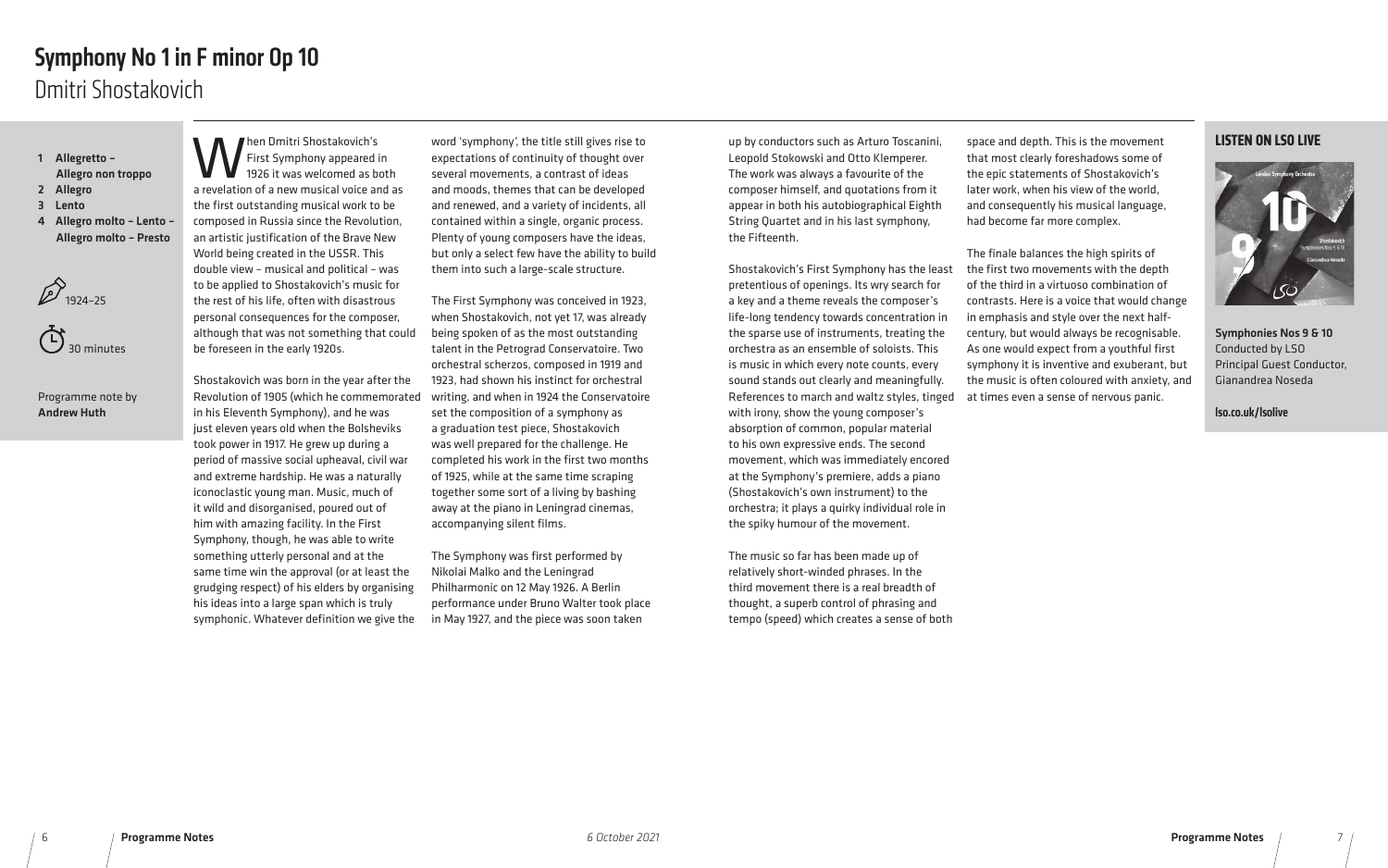**Alter early piano lessons with his<br>
Alternative model in 1919 His early compositional success**<br>
in 1919 His early compositional success mother, Dmitri Shostakovich enrolled at the Petrograd Conservatoire in 1919. His early compositional successes included the First Symphony (1924–25), written as a teenager and premiered to acclaim when the composer was just 20. However, subsequent large-scale works such as the Second and Third Symphonies and the satirical opera *The Nose* had mixed receptions, due to their avant-garde elements.

Shostakovich announced his Fifth Symphony of 1937 as 'a Soviet artist's practical creative reply to just criticism'. A year before its premiere he had drawn a stinging attack from the official Soviet mouthpiece *Pravda*, in which Shostakovich's initially successful opera *Lady Macbeth of the Mtsensk District*  was condemned for its 'leftist bedlam' and extreme modernism. With the Fifth Symphony came acclaim not only from the Russian audience, but also from musicians and critics overseas.

Shostakovich lived through the first months of the German siege of Leningrad (1941–44) serving as a member of the auxiliary fire service. In July 1941 he began work on the first three movements of his Seventh Symphony, completing the defiant finale after his evacuation in October and dedicating the score to the city.

A micro-filmed copy was despatched by way of Tehran and an American warship to the US, where it was broadcast by the NBC Symphony Orchestra and Toscanini.

In 1943 Shostakovich completed his emotionally shattering Eighth Symphony. In 1948 he and other leading composers, Sergei Prokofiev among them, were forced by the Soviet Cultural Commissar, Andrei Zhdanov, to concede that their work represented 'most strikingly the formalistic perversions and anti-democratic tendencies in music', a crippling blow to Shostakovich's artistic freedom that was healed only after the death of Stalin in 1953. Shostakovich answered his critics later that year with the powerful Tenth Symphony, in which he portrays 'human emotions and passions', rather than the collective dogma of Communism.

During the late 1950s and the 1960s Shostakovich composed prolifically, and produced some of his greatest works, including the Second Piano Concerto, First Cello Concerto, Eighth String Quartet, and the Thirteenth and Fourteenth Symphonies, both of which feature prominent roles for singers. Despite increasingly poor health he continued to compose almost until the last, completing a Viola Sonata in July 1975, weeks before his death from heart failure.

#### **IN BRIEF**

Born 1906, St Petersburg Died 1975, Moscow

Musical training Petrograd Conservatory

#### Musical acquaintances

Benjamin Britten, Mieczysław Weinberg, Mstislav Rostropovich, Galina Vishnevskaya

#### Best known for

Fifteen symphonies (the Fifth is the most famous), 15 string quartets, Cello Concerto No 1, Violin Concerto No 1, Piano Concerto No 2, the opera *Lady Macbeth of the Mtsensk District*

Composer profile by Andrew Stewart

# Dmitri Shostakovich In Profile 1906 to 1975 (Russia)



#### **AUTUMN 2021 HIGHLIGHTS**

#### GOSSEC, SAINT-SAËNS & BEETHOVEN

with François-Xavier Roth & Bertrand Chamayou *Thursday 11 November*

#### PROKOFIEV ROMEO AND JULIET SUITE

& Sally Beamish Distans: Double Concerto with Gianandrea Noseda, Janine Jansen & Martin Fröst *Thursday 25 November*

BARTÓK CONCERTO FOR ORCHESTRA & Rózsa Violin Concerto with Sir Simon Rattle & Roman Simovic *Thursday 9 December*

#### lso.co.uk/autumn2021

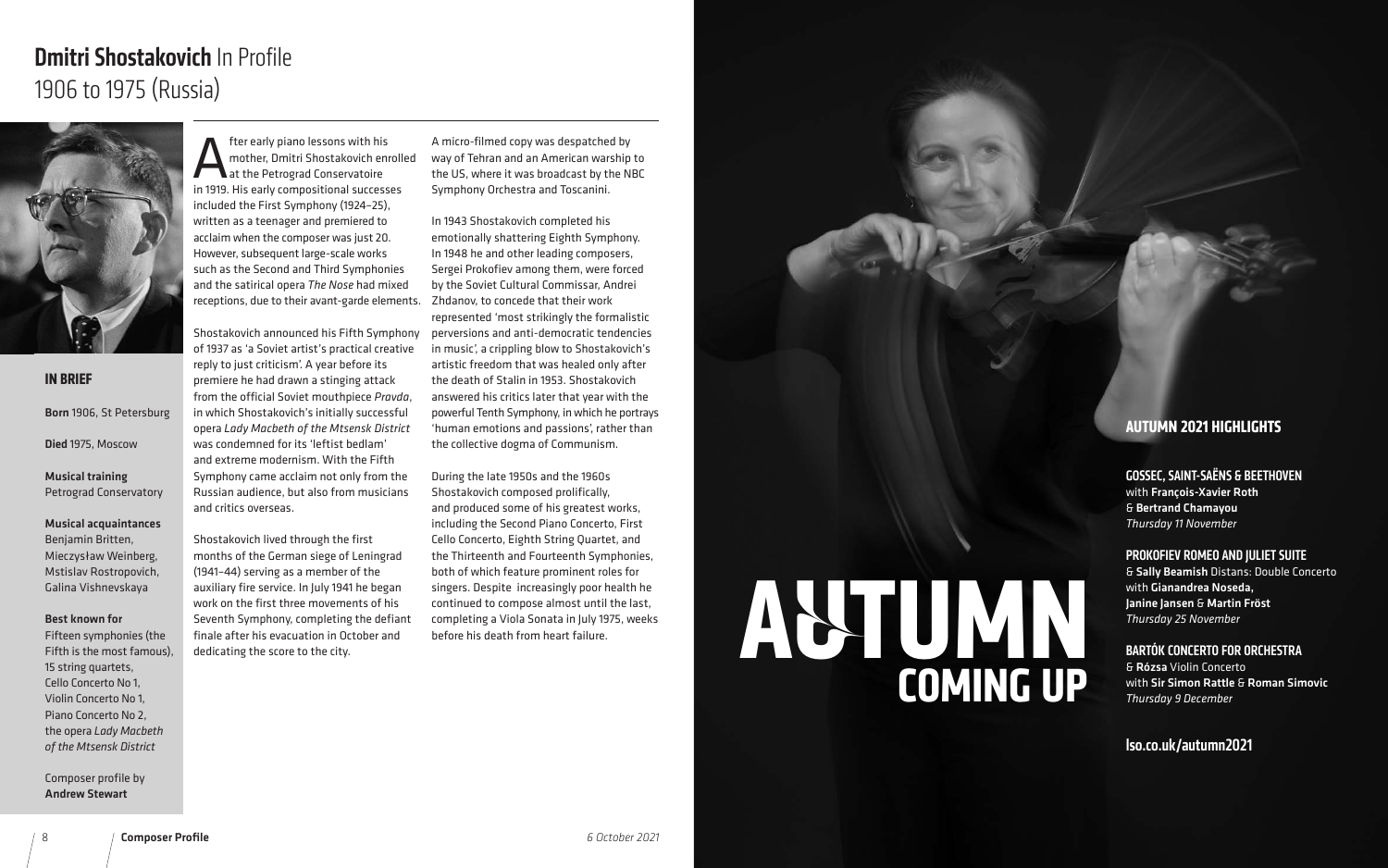# Sir Simon Rattle LSO Music Director

Antoine Tamestit is recognised<br>internationally as one of the g<br>violists: as a soloist, recitalist<br>and chamber musician. He is notable internationally as one of the great violists: as a soloist, recitalist and chamber musician. He is notable for his peerless technique and profound musicianship, and for the depth and beauty of his sound, with its rich, burnished quality. His repertoire ranges from the Baroque to the contemporary. He has performed and recorded several world premieres.

Tamestit has appeared as a soloist with orchestras such as the Vienna and Czech Philharmonic, Symphonieorchester des Leipzig, Royal Stockholm Philharmonic, Orchestre Nationale de France, Scottish Chamber Orchestra and the Chamber Orchestra of Europe. He has worked with conductors including Sir John Eliot Gardiner, Valery Gergiev,

Riccardo Muti, Marek Janowski, Sir Antonio Pappano, François-Xavier Roth, Daniel Harding, Emmanuel Krivine and Franz Welser-Möst.

Among Tamestit's concerto commissions is the Viola Concerto by Jörg Widmann. Since he gave the world premiere performance in 2015 with the Orchestre de Paris and Paavo Järvi, Tamestit has performed the concerto with the co-commissioners – the Swedish Radio Symphony and Bavarian Radio Symphony Orchestra, both under Daniel Harding – and with the City of Birmingham Symphony Orchestra, the Orchestre de Paris (again), the Leipzig Gewandhaus Orchestra, Frankfurt Radio Symphony Orchestra, Finnish Radio Symphony Orchestra, Stavanger Symphony, and the Danish Radio Symphony Orchestra. Tamestit's other world premiere performances and recordings include Thierry Escaich's *La nuit des chants* (2018), the Concerto for Two Violas by Bruno Mantovani (written for Tabea Zimmermann and Tamestit) and Olga Neuwirth's *Remnants of Songs*. Works composed for Tamestit also include Neuwirth's *Weariness Heals Wounds* and Gérard Tamestit's *Sakura*. Bayerischen Rundfunks, Gewandhausorchester Tamestit records for Harmonia Mundi; his most recent release was Bach's Sonatas for Viola da Gamba, recorded with Masato Suzuki in 2019. His other recordings including the Widmann Concerto with the Bavarian Radio Symphony Orchestra and Daniel Harding. This recording, made in February 2018, was selected as Editor's Choice in *BBC Music Magazine* and won the Premier Award at the *BBC Music Magazine* Awards in 2019. Together with Nobuko Imai, Tamestit is co-artistic director of the Viola Space Festival in Japan, focusing on the development of the viola repertoire and a wide range of education programmes. Tamestit was born in Paris, and studied with Jean Sulem, Jesse Levine and Tabea Zimmermann. He received several notable prizes, including First Prize at the ARD International Music Competition, the William Primrose Competition and the Young Concert Artists (YCA) International Auditions, won a Borletti-Buitoni Trust award and the Credit Suisse Award in 2008, and participated in BBC Radio 3's New Generation Artists Scheme.

Tamestit is a founding member of Trio Zimmermann (with Frank Peter Zimmermann and Christian Poltéra). The Trio has recorded a number of acclaimed CDs for BIS Records (including Bach's *Goldberg Variations*, released in May 2019) and performed in Europe's most famous concert halls and series.

F<sub>orbs</sub> rom 1980 to 1998, Sir Simon Rattle was Principal Conductor and Artistic Adviser of the City of Birmingham Symphony Orchestra and was appointed Music Director in 1990. In 2002 he took up the position of Artistic Director and Chief Conductor of the Berlin Philharmonic, where he remained until the end of the 2017/18 season. Sir Simon took up the position of Music Director of the London Symphony Orchestra in September 2017 and will remain there until the 2023/24 season, when he will take the title of Conductor Emeritus. From the 2023/24 season Sir Simon will take up the position of Chief Conductor of the Symphonieorchester des Bayerischen Rundfunks in Munich. He is a Principal Artist of the Orchestra of the Age of Enlightenment and Founding Patron of Birmingham Contemporary Music Group.

> Antoine Tamestit plays on a viola made by Stradivarius in 1672, loaned by the Habisreutinger Foundation.

#### **ON STAGE WITH THE LSO**

Thursday 28 October 7pm, Barbican

#### **ARTIST PORTRAIT: WALTON & BRAHMS**

Sunday 31 October 7pm, Barbican

#### **ARTIST PORTRAIT: WIDMANN & DVOŘÁK**

Sir Simon has made over 70 recordings for EMI (now Warner Classics) and has received numerous prestigious international awards for his recordings on various labels. Releases on EMI include Stravinsky's *Symphony of Psalms* (which received the 2009 Grammy Award for Best Choral Performance), Berlioz's *Symphonie fantastique*, Ravel's *L'enfant et les sortilèges*, Tchaikovsky's *The Nutcracker* Suite, Mahler's Symphony No 2 and Stravinsky's *The Rite of Spring*.

From 2014 Sir Simon continued to build his recording portfolio with the Berlin Philharmonic's new in-house label, Berliner Philharmoniker Recordings, which led to recordings of the Beethoven, Schumann and Sibelius symphony cycles. Sir Simon's most recent recordings include Rachmaninoff's Symphony No 2, Beethoven's *Christ on the Mount of Olives* and Ravel, Dutilleux and Delage on Blu-Ray and DVD with LSO Live.

Music education is of supreme importance to Sir Simon, and his partnership with the Berlin Philharmonic broke new ground with the education programme Zukunft@Bphil, earning him the Comenius Prize, the Schiller Special Prize from the city of Mannheim, the Golden Camera and the Urania Medal. He and the Berlin Philharmonic were also appointed International UNICEF Ambassadors in 2004 – the first time this honour has been conferred on an artistic ensemble.

Sir Simon has also been awarded several prestigious personal honours which include a knighthood in 1994, and becoming a member of the Order of Merit from Her Majesty the Queen in 2014. Most recently, he was bestowed the Order of Merit in Berlin in 2018. In 2019, Sir Simon was given the Freedom of the City of London.



#### **ON STAGE WITH THE LSO**

Wednesday 8 December 6.30pm, Barbican

#### **HALF SIX FIX: MAHLER 4**

Thursday 9 December 7pm, Barbican

#### **RÓZSA AND BARTÓK**

Wednesday 15 December 6.30pm, Barbican

#### **HALF SIX FIX: BARTÓK CONCERTO FOR ORCHESTRA**

# viola Antoine Tamestit